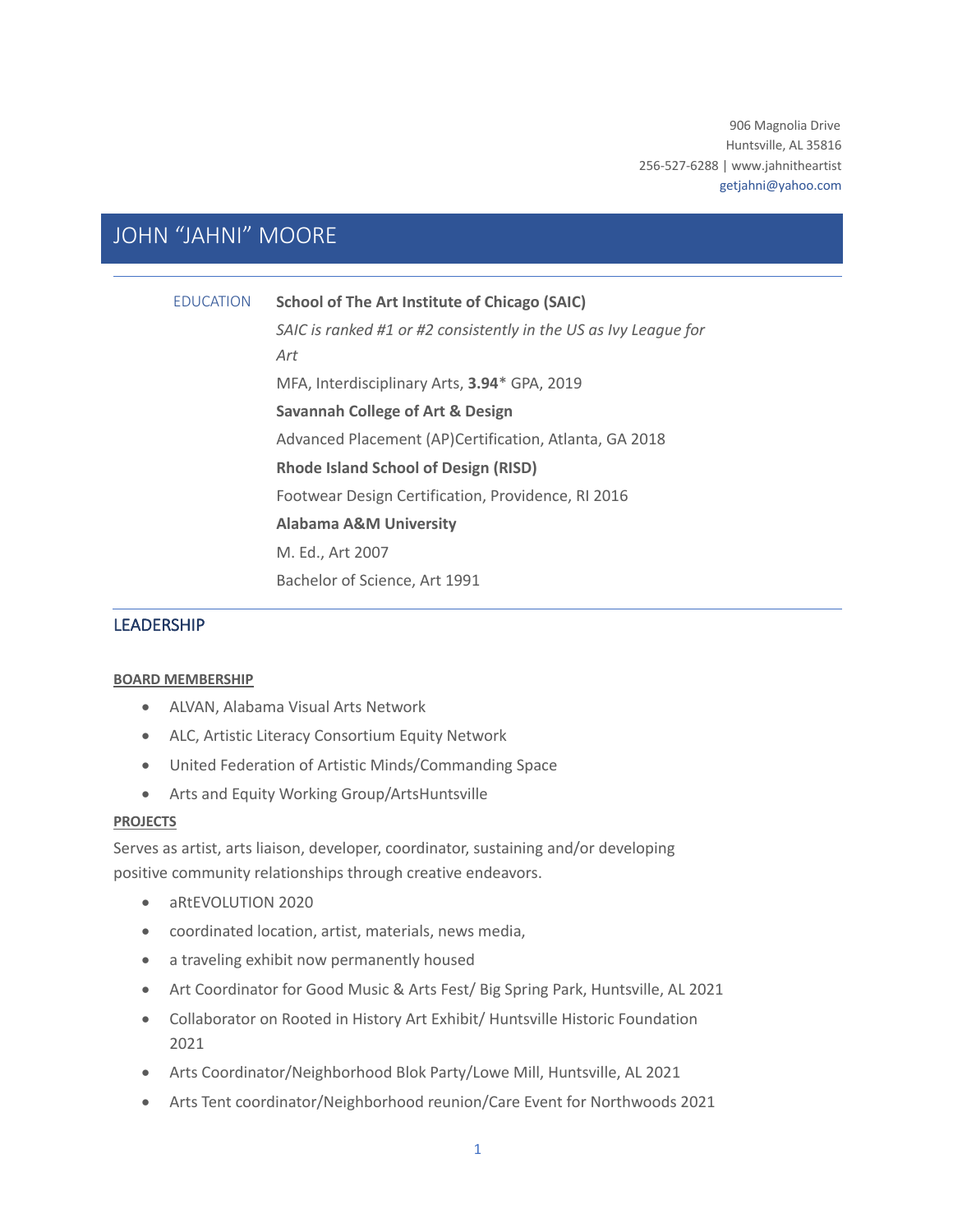• Multiple Community Gardens 2020, 2021

# **Recent Publications/News Media**

- Inside Huntsville February 2022
- Huntsville Times June 2021
- Channel 31 Interview March 2021
- Channel 48 Interview March 2021
- Colombo Americana Sept/Oct 2021
- Launch Magazine July/Aug 2021
- Mosaic Philanthropy's Future Art Awards/Writing Award 2021
- Red Clay Survey, Museum Purchase Award catalogue 2020
- US News Today 2020
- Channel 31 Interview June 2020
- Channel 48 Interview June 2020
- Mobile, AL Newspaper August 2020
- Troy University Newspaper covering exhibit of Moore and Nall Oct/Nov 2020

# **WORK EXPERIENCE**

### **Art Instructor 2015 - 2021**

**Lee High School/Magnet**, Huntsville, AL. Responsible for instruction in art including Visual Art level I, Drawing I, II, III, Painting I, II, III, Ceramics, Magnet I & II, Graphic Design, and Arts Survey (Visual Art, Theatre, Music) for students in grades 9-12. Developed lesson plans, curriculum changes, organized field trips, coordinated speakers and professional for classroom lectures. Mentors student teachers. Provided recommendations for department betterment.

# **Art Ambassador to Colombia South America Spring 2014**

**Colombo Americana**, Medellin, Apartado, and Necocli. Chosen to serve as the American Ambassador of Art to Colombia, South America. Created murals, conducted lectures, and presentations, using art as a tool for social change addressing the issue of violence. Duties included designing murals, leading teams of professional, high school, elementary, and university fine art students to complete public works of art throughout Colombia. Responsible for writing and presenting treatises in regard to the subject of violence and the ability of art to inspire change.

# **Art Instructor 2013-2014**

**Alabama A & M University**, Normal, AL. Duties include instruction in Painting I, 2-D Design & Color, and Art Appreciation. Responsible for assisting in procuring new equipment and supplies (including new computers) supplies in the Art Department. Arranged, coordinated, and led in renovation of student art lounge. Led students in campus mural projects and repainting art appreciation classroom.

# Art Ambassador to Colombia/Medellin, South America **Secure 2012** Spring 2012

**Colombo Americana**, Medellin, Quibdo, and other provinces in Choco. Nominated to serve as the American Ambassador of Art to Colombia, South America. Responsible for over 20 lectures and presentations on the effect and relevance of art in relation to history and present social justice. Used art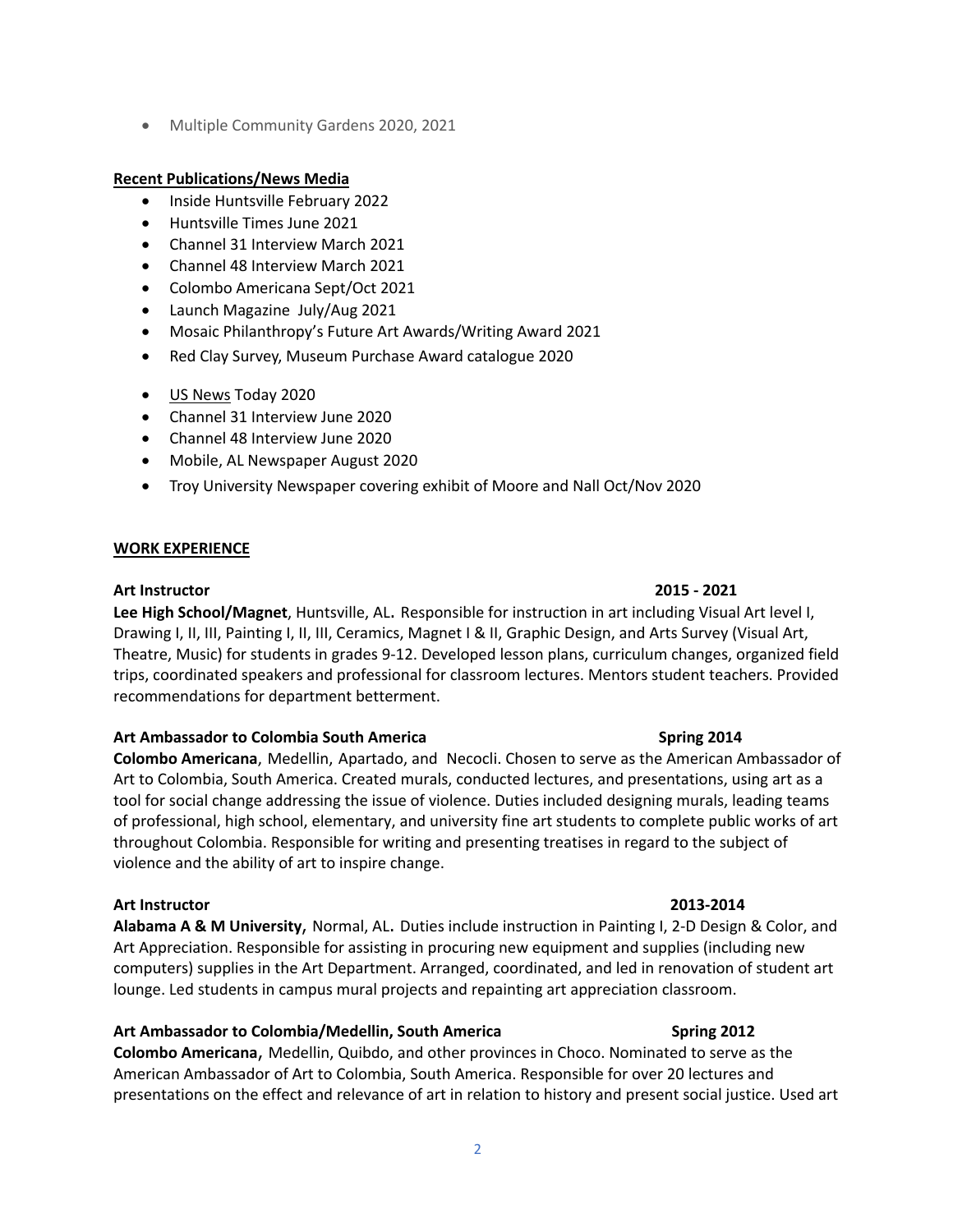as a tool for social change by way of murals, lectures and workshops. Addressed six high schools, two universities, Quibdo Arts Council, television and radio, and a host of other groups and organizations. Completed 10 murals including an installation piece in the Colombo Americana Gallery. Worked with and guided high school, elementary, and university fine art students to complete permanent works of art throughout western Colombia.

### **Art Instructor 2008- 2013**

**S. R. Butler High School**, Huntsville, AL. Responsible for instruction in art including Fundamentals of Art, Drawing I, II, Painting I, II, Intro to Digital Photography, Independent Art Study and Crafts, for students in grades 9-12. Founder and director of T.A.G. (Transforming Arts Group), a student arts group for art activities that included sharing art with area nursing homes, public art education, and summer mural projects. All funds for T.A.G. were raised outside of school.

# **Adjunct Instructor of Art 2010**

**J. F. Drake State Community & Technical and College**, Huntsville, AL. Responsible for instructing Art Appreciation courses on the collegiate level.

### **Art Instructor 2006-2007**

**Williams Elementary School**, Huntsville, AL. Responsible for art instruction for children in grades k-5. Created and led the A-Team, an in school mural group, creating murals within the school.

### **Adjunct Instructor of Art 2005-2006**

**Oakwood University**, Huntsville, AL. Responsible for instruction in a core of collegiate art courses including Painting I, Drawing I, Color and Design I, and Desktop Publishing. Coordinated student art exhibits.

# **Program Director (Positive Images/Positive Impact) 2002-2004**

**Lincoln County Schools**, Fayetteville/Lincoln County, TN. Created and directed the PI2 (Positive Images/ Positive Impact) experience for all six (6) of Lincoln County's middle schools in partnership with the Tennessee Commission on Children and Youth. The program utilized art as a basis for establishing a positive self-image and enforcing the underage drinking laws. Wrote and produced public service announcements.

# **Art-As-Therapy Residency 2002-2003**

A founding board member of **Junior's House Child Advocacy Center** in Fayetteville/Lincoln County, TN. Directed art experiences for child survivors of abuse and neglect, working directly with survivors, counselors, and law enforcement, using art as therapy. Designed art programs, the art layout of the building façade and the Junior's House logo. Wrote and illustrated the cover of the story of Junior. The booklet was published and employed to raise awareness about the advocacy center and child abuse.

### **Artist-In-Residence 2001-2002**

**Stone Bridge Academy/ Blanche Academy**, Fayetteville, TN. Responsible for art and life instruction for children in grades 1-8.

# **Art Director/Chief Innovative Officer 2000 - Present**

**EVERMOORE LLC**, Responsible for the creation of artworks (murals, paintings, portraits, lectures, workshops, etc.) for patrons, including businesses, organizations, and individuals. Promoting the arts and art related events in the public and private sector. Providing creative solutions for clients in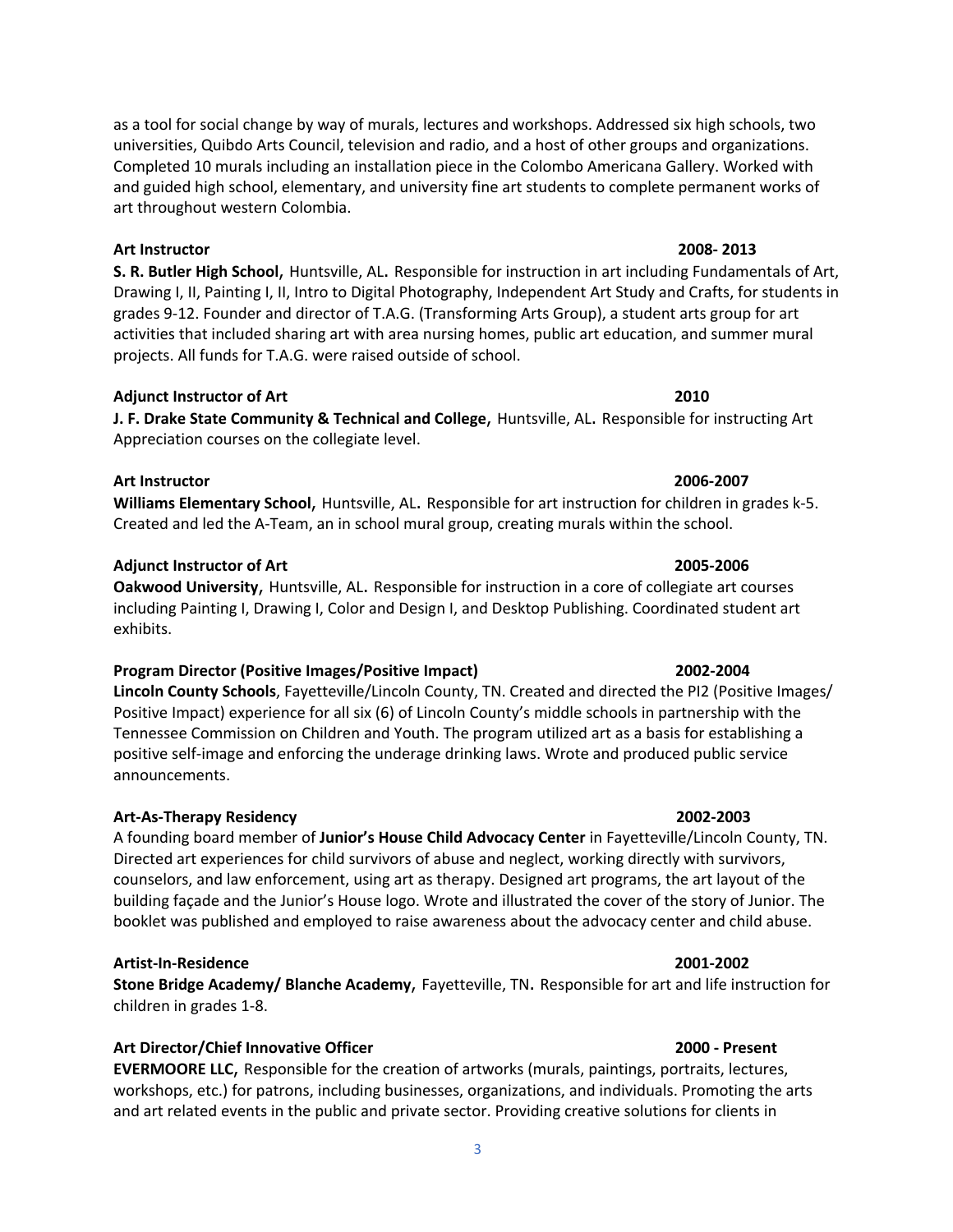advertising and design through writing and directing public service announcements, posters, photography, drawing and painting. Directed art as therapy experience for Hospice Family Care Center in Huntsville, AL. Some clients include: Google, Alabama A&M University, Vanderbilt Children's Hospital/TN, Temple University/PA, Earlyworks Children's Museum/AL, C. D. Stamps Community Center/TN, Dr. Richard Showers Community Center/AL, etc.

Performs all needs of the business from budget, taxes, meetings, to studio development and tours. Maintains up-to-date arts/education-based knowledge and implementation of said knowledge.

### **Art Educator 1998-2000**

**Davis Hills Middle School**, Huntsville, AL. Responsible for teaching visual art practices and history to middle school students. Created the Advanced Art course for gifted students. Created the Knight's Unlimited program in which advanced art students were instructed in the business of art marketing, graphic design, and public art. Won the Boeing wall mural contest. Provided annual artwork for National Children's Advocacy Center Symposium.

**HIGHLIGHTS** 

**(***INCLUDES BUT NOT LIMITED TO…)*

### **Solo Shows**

Troy University, Troy, AL 2020 Lowe Mill Gallery, Huntsville, AL 2019 Huntington College, Montgomery, AL 2016 Chan Gallery, Gadsden, AL 2013 Vanderbilt University, Nashville, TN 2010, 2011 Carnegie Visual Arts Center, Decatur, AL 2009 Alabama State Black Archives, Huntsville, AL 2009/2010 University of Alabama in Huntsville, AL 2003, 2005, 2008 Alabama A & M University, Normal, AL 2004 Calhoun College Gallery, Decatur, AL 2003

### **Group Shows**

Corridor 2122 Gallery, Fresno, CA 2022 Gadsden Museum of Art, Gadsden, AL 2022 New Orleans African American Museum, New Orleans, LA 2021 Rooted In History, Harrison Bros, Huntsville, AL 2021 Columbia College, Columbia, TN 2021 ArtFields, Lake City, SC 2021 Kentuck Art Center, Northport, AL 2021 Huntsville Museum of Art, Red Clay Survey, (Museum Purchase Award) Huntsville, AL 2020 Mozaik Philanthropy Future Art Awards (Award Winner), Virtual 2020 Masur Museum of Art, Monroe LA 2020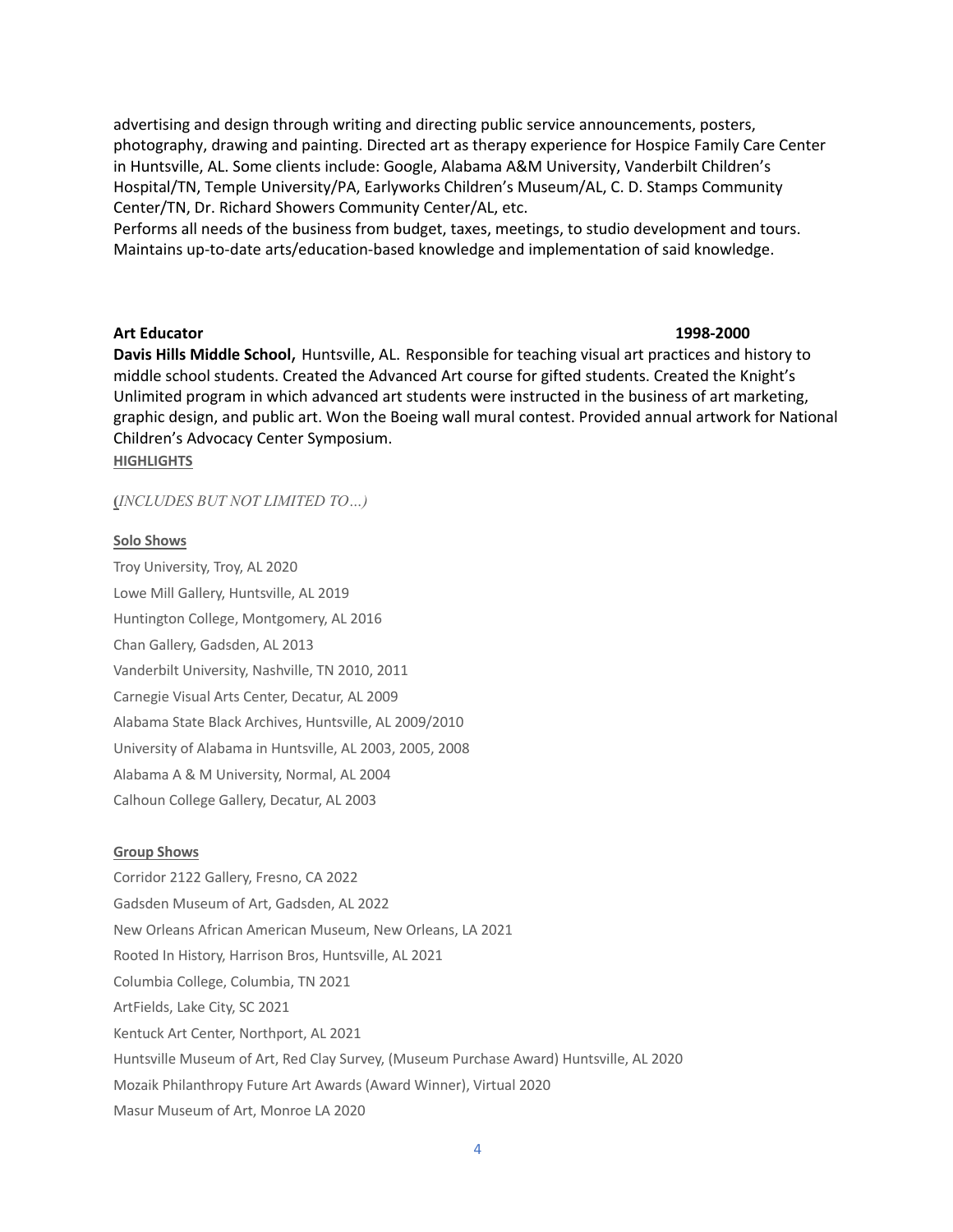New Orleans African American Museum, New Orleans, LA 2019 Sullivan Gallery, Chicago, IL 2019 Museum of Science and Industry, Chicago, IL 2019 Heritage House Museum, Talladega, AL 2019 Rosa Parks Museum, Montgomery, AL 2019 Laxart, Los Angeles, CA 2018 Arts Huntsville Gallery, Huntsville, AL 2018 Gallery Guichard, Chicago, IL 2017 Muhammad Ali Center, Louisville, KY 2017 23 rd Annual African American Fine Art Exhibit Louisville, KY 2017 Alabama State Council on the Arts, Montgomery, AL 2014 2015 Red Clay Survey, Huntsville Museum of Art, Huntsville, AL 2014 Centennial Park Gallery, Nashville, TN 2014 Paul Bard Gallery of Contemporary Art, Medellin, Antioquia South America 2012, 2014 Alabama Power Archives Museum and Gallery, Birmingham, AL 2013 Birmingham Civil Rights Museum, Birmingham, AL 2004 Manchester Art Gallery, Manchester, TN 2004 Tennessee State University, Nashville, TN 2003 Alabama A&M University Gallery, Normal, AL 2003 Dragonfly Gallery, Fayetteville, TN 2003 Eye Gallery, Nashville, TN 2005 Chattanooga African American Museum, 2005 Madison Art Center, Madison TN 2002 Premier Art Gallery, Nashville, TN 2002

### **Permanent Installations/Murals**

Drake State Community & Technical College Huntsville, AL 2022 Deloitte Inc. Huntsville, AL 2021 Montview Elementary School, Huntsville, AL 2021 Mose Chapel P.B. Church, Huntsville, AL 2021 Cavalry Hill Community Library Huntsville, AL 2018 Campus 805 (Google), Huntsville, AL 2018 Bronzeville, Chicago, Il 2017 Fort Mose Historic State Park, St. Augustine, FL 2015 Fernando Botero Library, San Cristobal, Antioquia South America 2014 Community Garden, Gadsden, AL 2013 Universidad Technologica, Quibdo, Choco South America 2012 Colegio Euskadi, Medellin, Antioquia South America 2012